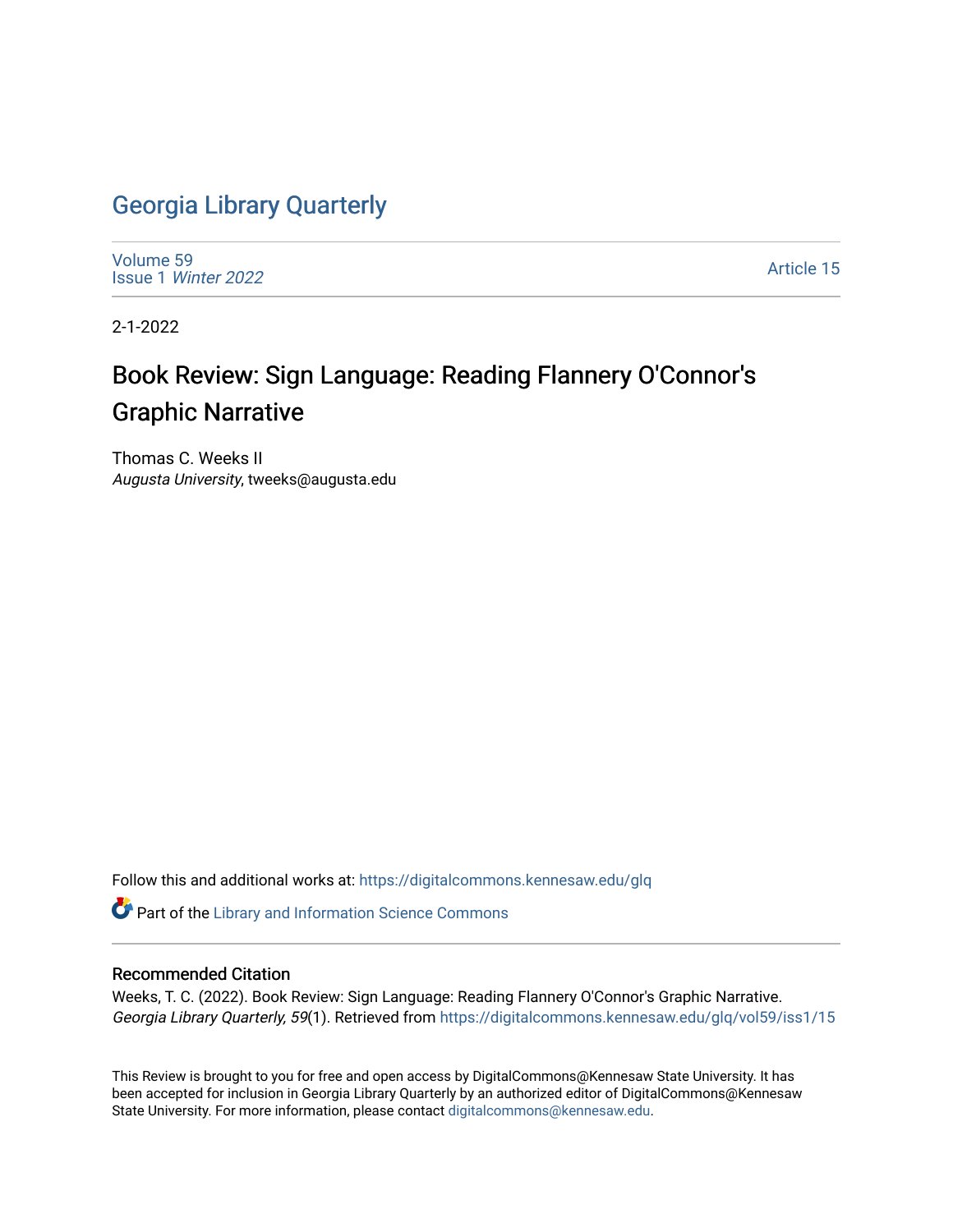

**Sign Language: Reading Flannery O'Connor's Graphic Narrative** by Ruth Reiniche (Mercer University Press, 2020: ISBN 9780881467406, \$35.00)

Narrative form is not often something readers take into consideration while enjoying a work of fiction unless they are writers themselves. However, narrative form is often an important aspect of the experience of literature. In her

book, *Sign Language: Reading Flannery O'Connor's Graphic Narrative,* Ruth Reiniche explores how Flannery O'Connor employs techniques from the graphic arts—in particular, comics, film, and photography—in her fiction to create a unique narrative form. Grounded in theories of visual aesthetics and O'Connor's own history in the arts, Reiniche explores how O'Connor's fiction draws on various visual techniques to structure her writing and to give insight into the narrative moments that these techniques produce.

In chapters one and two, Reiniche explores O'Connor's history as a cartoonist for her

college literary magazine and her admiration for *New Yorker* cartoonists, including her own aspirations to be published in that publication. These chapters offer a wealth of contextual knowledge about O'Connor and mid-20th century cartoonists, particularly the social and artistic milieux of which they were a part. Reiniche offers connections which lend to O'Connor's creation of "cartoonish" characters and situations in her fiction, especially in how these highlight larger cultural conversations through the use of grotesqueness and

exaggeration. In chapter three, Reiniche explores O'Connor's female characters in *Wise Blood.* She argues that they are arranged in the text as if by collage (or assemblage), exposing larger questions about the place of women in O'Connor's fiction and in visual imagery more broadly. Particularly of interest is the discussion of women and film. In chapter four, the influence of photography on O'Connor's work, specifically *The Violent Bear It Away*, is

explored. Reiniche argues that a kind of "double vision" in O'Connor's writing allows readers to see multiple "images" at once. In chapter five, O'Connor's short stories are mined for visual techniques, including Byzantine mosaic and tattooing. Reiniche closes by discussing frames, by which she means the containers of the stories themselves—the novel, the short story—and why these media are what O'Connor chose over visual representations.

Overall, Reiniche offers a compelling study of an underresearched topic in O'Connor scholarship. It is most

compelling when offering contextual and biographical information about O'Connor and her world in order to inform the reader about her use of visual techniques. Similarly, Reiniche offers a thorough study over the breadth of O'Connor's work and types of visual techniques to make her case. By exploring so many different works and techniques, it becomes clear how much O'Connor was influenced by the visual image. However, the author's complicated use of theoretical imbrication at times felt confusing and may leave the nuance



*Image from the publisher*